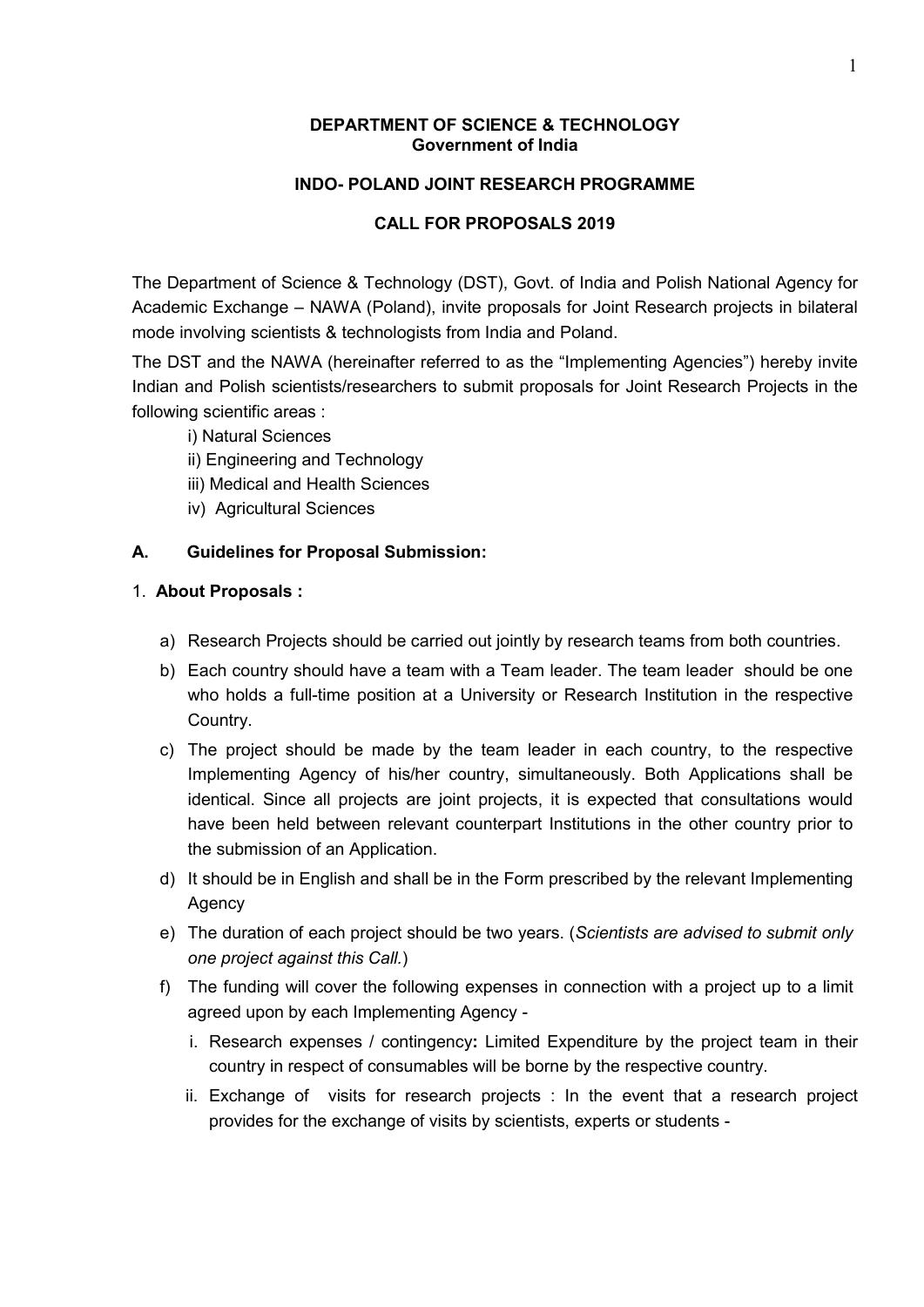- The cost of international air travel (up to airport nearest to project location) and overseas medical insurance for a visiting scientist/expert/student shall be borne by the sending Implementing Agency.
- The cost of furnished accommodation, transport and per diem at a mutually agreed rate will be provided by the Receiving Implementing Agency, for the approved duration of the visit.

# 2. Timeline:

- Launch of call on NAWA and DST websites: 10 June, 2019
- Project Submission Ends: 14 August, 2019

# 3. Submission:

Please note the following important application instructions

- Research projects of two years in duration are eligible for funding.
- Each project application must consist of an Indian and Polish applicant (Principal Investigators) who together have developed a joint project proposal and project budget. The joint project proposal along with all supporting documentation required by each funding organization must be submitted online via https://onlinedst.gov.in/Projectproposalformat.aspx on Indian side. All documents and forms required for a project application are accessible online.
- The online application will be automatically sent to both DST and NAWA together with all funding organization specific documents submitted as part of the online application process.

# An Application shall be rejected if –

- (a) the Applications required to be submitted online and by email and the hard copies thereof are not received by the respective Implementing Agency by the dates set out in paragraph 2 above;
- (b) it is not in the format prescribed by the relevant Implementing Agency; or
- (c) it is incomplete and does not contain the information required to be submitted in terms of the prescribed Form to enable an assessment to be conducted.

An email acknowledging receipt of the application will be provided to the applicant by the receiving Implementing Agency.

# Further Information:

# To submit a proposal to NAWA:

All documents and forms required for a project application are accessible at https://programs.nawa.gov.pl

# To submit a proposal to DST:

All documents and forms required for a project application are accessible at [www.onlinedst.gov.in](http://www.onlinedst.gov.in/)

The deadline for the submission of proposals is 14 August, 2019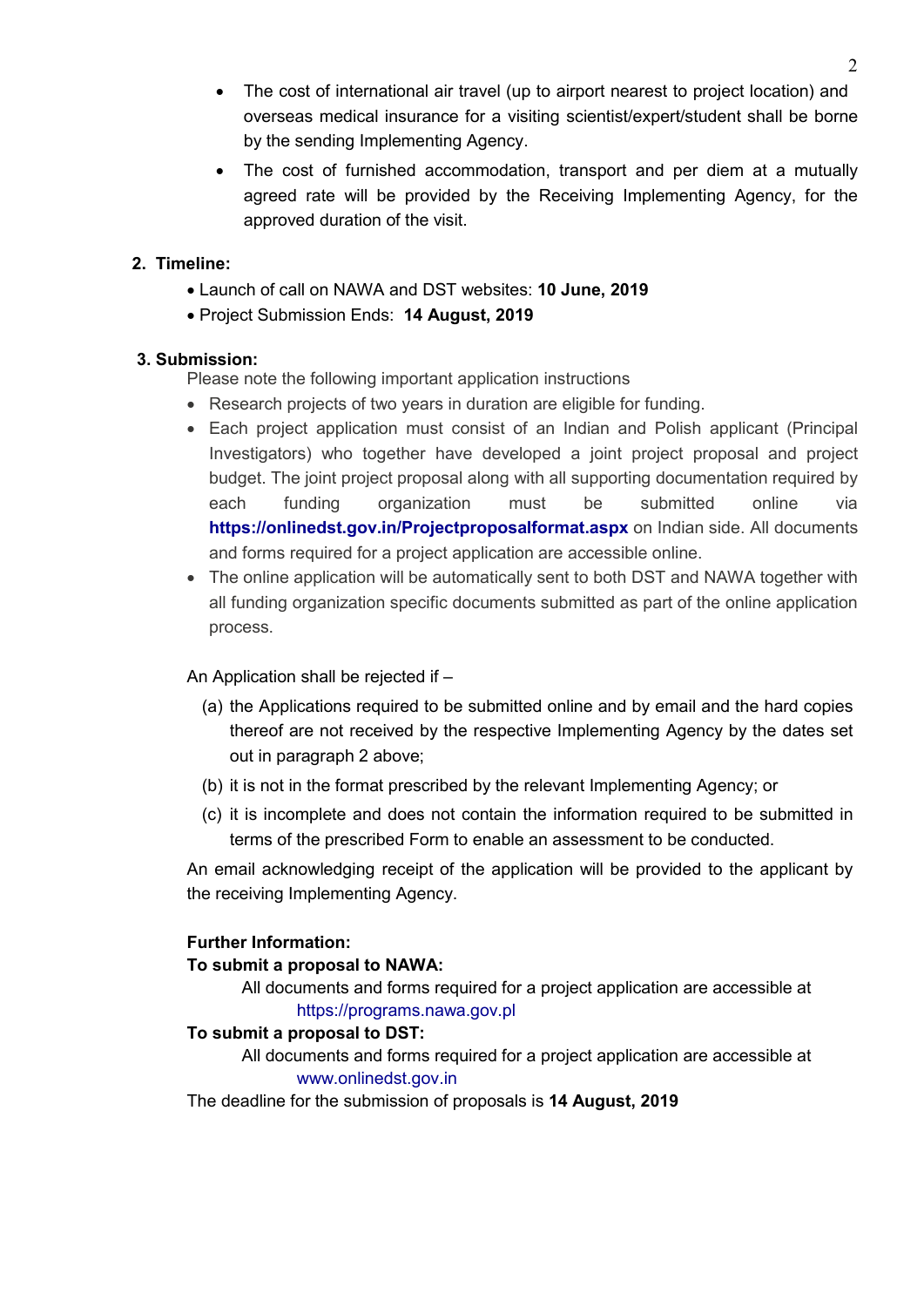- The Indian researchers can download the proposal formats from websites [www.dst.gov.in/](http://www.dst.gov.in/) [www.onlinedst.gov.in](http://www.onlinedst.gov.in/) and should submit completed application form and all relevant information.
- Proposals must be submitted to DST through the e-application system provided at [www.onlinedst.gov.in](http://www.onlinedst.gov.in/).
- Indian Applicants are also requested to send the soft copy of the proposal through email to [ujjwala@nic.in](mailto:ujjwala@nic.in) and three hard copies (1 original  $+$  2 copies) to DST by 14 August, 2019 through proper channel. It should be ensured that application with identical title has been submitted by his / her Polish counterpart to NAWA by due date.
- Proposal submitted only on one side will not be considered.
- Hard copies of proposal should be submitted to the following addresse:

Dr (Mrs) Ujjwala Tripti Tirkey, Scientist 'F'/Director, Room No. 19 B, S&T Block I, International Cooperation (Bilateral), Department of Science and Technology, Technology Bhavan, New Mehrauli Road, New Delhi 110016 Tel: +91 (0)11 2659 0377; +91 (0)11 2686 4642 Email: [ujjwala@nic.in](mailto:ujjwala@nic.in)

# B. ASSESSMENT OF APPLICATIONS

- 1. The following procedure will be followed in assessing valid Applications -
- (a) All valid applications will be submitted for peer review process and shall be referred to an Independent Advisory Panel thereafter for rating in terms of the criteria set out in paragraph (e) below.
- (b) Applications that attain a positive rating will be eligible to be considered for funding.
- (c) A Joint Committee comprising representatives of the Implementing Agencies (the "Joint Committee") will, upon a consideration of the rating, determine which proposals will receive funding. Such a decision will also take into account the funding available.
- (d) Decisions made by the Joint Committee shall be final.
- (e) Evaluation Criteria:

Substantive evaluation of applications shall be made in observance of the following criteria

- $\bullet$  Scientific importance of the project covered in the application  $-0$  to 5 points
- Proposed research methodology 0 to 5 points
- Qualification and experience of both research teams when it comes to the field covered in the project - 0 to 5 points
- Importance of the established scientific cooperation and prospects for its continuation - 0 to 5 points